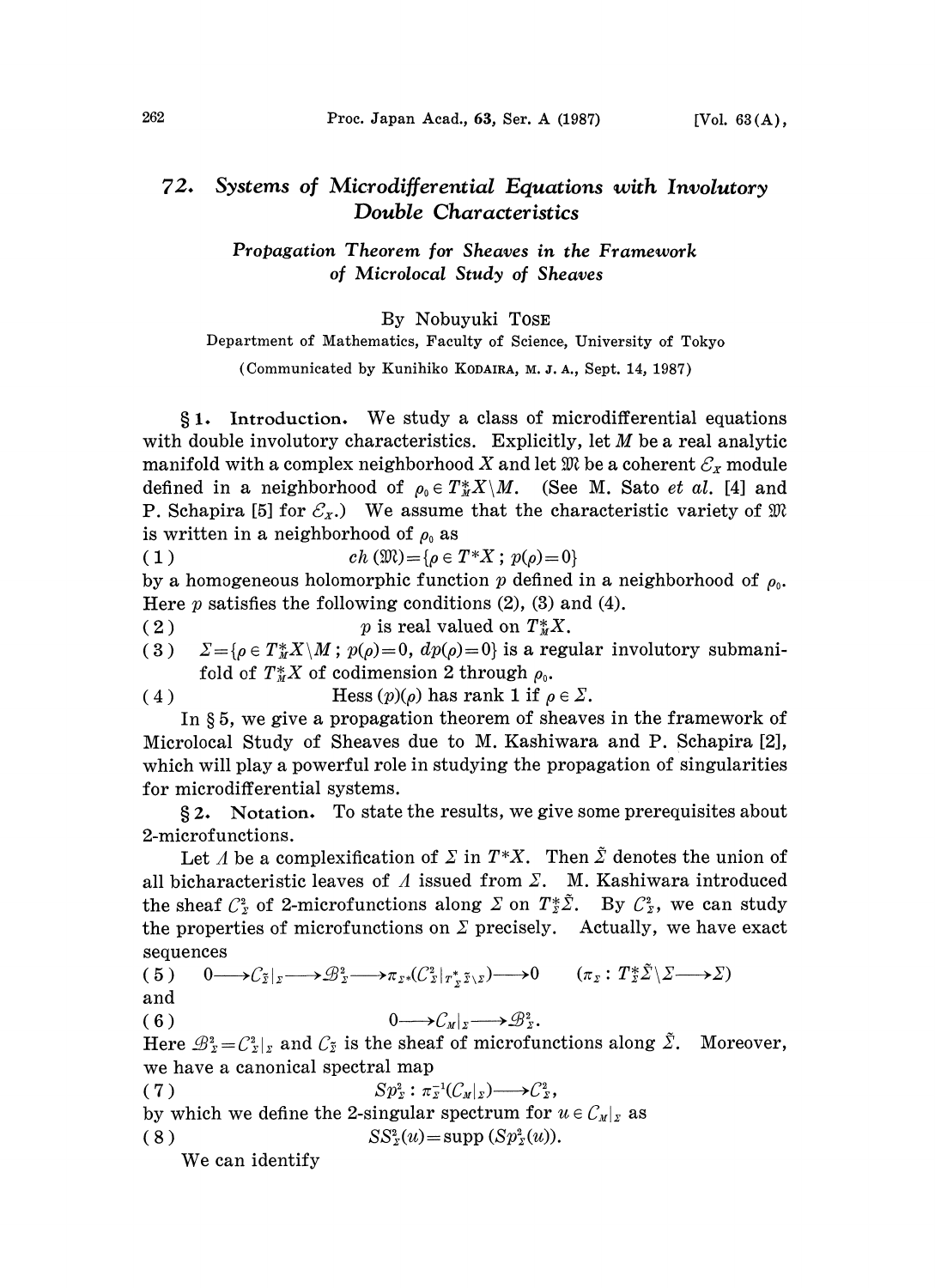(9)  $T^* \tilde{\Sigma} \sim |\int_r T^* F$ 

where the union in the right side is taken for all bicharacteristic leaves of  $\Sigma$ . For any  $C^1$  function g defined in an open subset  $\Omega$  of  $T^*_{\Sigma} \tilde{\Sigma}$ , we define a vector field on  $\Omega$  by

(10)  $H_r^{rel} = H_r(dg|_{r*r})$ where  $H_r: T^*T^*T \rightarrow TT^*T$  is Hamiltonian isomorphism. We remark here that  $H_s^{rel}$  is tangent to  $T^*T$  for any leaf  $\Gamma$ . See also N. Tose [8] for another description of  $H^{rel}_{\kappa}$  and refer to M. Kashiwara and Y. Laurent [1] and

Y. Laurent [3] for more details about 2-microfunctions. § 3. Statement of the result. We set for  $\rho \in \Sigma$  and  $\tau \in T_{\Sigma}^{*} \Sigma |_{\rho}$ (11)  $p_{\mathfrak{z}}(\rho, \tau) = \langle \text{Hess } (p)(\rho) \cdot H_{\mathfrak{z}}(\tau), H_{\mathfrak{z}}(\tau) \rangle.$ Here  $H<sub>y</sub>$  is Hamiltonian isomorphism

$$
(12) \tH_z: T_z^* \tilde{\Sigma} \longrightarrow T_z T_M^* X.
$$

To state the main theorems, we give

Lemma 1. We decompose  $p<sub>x</sub>$  as

(13)  $p_z = p_0 \cdot p_1^2$ 

- by real analytic functions  $p_{\text{o}}$  and  $p_{\text{i}}$  satisfying
- (14)  $p_0 \neq 0$  on  $T_{\mathcal{Z}}^* \tilde{\Sigma} \setminus \Sigma$ .

By the function  $p_1$  above, we can state

**Theorem 2.** Let u be a section of  $\mathcal{H}_{\text{om}_{\mathcal{E}_X}}(\mathfrak{M},\mathcal{C}_M)$  defined in a neighborhood of  $\rho_0$ . Then  $SS_z^2(u)\setminus\Sigma$  is contained in  $\{p_1=0\}$ . Moreover  $SS_z^2(u)\setminus\Sigma$  is invariant under  $H_{p_1}^{rel}$ .

By Theorem 2 above, we have

**Theorem 3.** Let u be a section of  $\mathcal{H}_{\text{om}_{\mathcal{E}_X}}(\mathfrak{M}, \mathcal{C}_M)$  defined in a neighborhood of  $\rho_0$ . Then supp $(u) \cap \Sigma$  is a union of projection by  $\pi_{\Sigma}$  of integral curves of  $H_{p_1}^{rel}$  in  $\{p_i = 0\} \backslash \Sigma$ .

**Remark 4.** In case Hess  $(p)$   $(p)$  has rank 2, see N. Tose [6], [7], [8], [9] and [10]. Moreover, the codimension of  $\Sigma$  may be taken greater than 2 in [8], [9] and [10].

4. Proof of Theorem 2. By finding a suitable real quantized contact transformation, we may assume from the beginning that<br>  $ch(\mathfrak{M}) = \{(z, \zeta) ; \zeta_1^2 + A(z, \zeta')\zeta_2^2 = 0\}$ 

(15) 
$$
ch(\mathfrak{M}) = \{(z, \zeta) ; \zeta_1^2 + A(z, \zeta')\zeta_2^2 = 0\}
$$

where  $A(z, \zeta)$  is a homogeneous holomorphic function of degree 0 defined in a neighborhood of  $\rho_0 = (0, \sqrt{-1}dx_n) \in \sqrt{-1}T^*R^n$ . Here we take a coordinate<br>of  $\sqrt{-1}T^*R^n$  [resp.  $T^*C^n$ ] as  $(x, \sqrt{-1}\zeta \cdot dx)$  [resp.  $(z, \zeta \cdot dz)$ ] with  $x, \xi \in R^n$ <br>[resp.  $z, \zeta \in C^n$ ] and set  $\zeta' = (\zeta_2, \dots, \zeta_n)$ . Moreove of  $\sqrt{-1}T^*R^n$  [resp.  $T^*C^n$ ] as  $(x, \sqrt{-1}\zeta \cdot dx)$  [resp.  $(z, \zeta \cdot dx)$ ] with  $x, \xi \in R^n$  $\sqrt{-1}T^*R^n$  [resp.  $T^*C^n$ ] as  $(x, \sqrt{-1}\zeta \cdot dx)$  [resp.  $(z, \zeta \cdot dz)$ ] with x,<br>sp.  $z, \zeta \in C^n$ ] and set  $\zeta' = (\zeta_2, \dots, \zeta_n)$ . Moreover we may assume th<br> $A(z, \zeta')|_{\zeta_2=0} = 0$ .<br>Here we have in this case [resp. z,  $\zeta \in C^n$ ] and set  $\zeta'=(\zeta_2, \cdots, \zeta_n)$ . Moreover we may assume that (16)  $A(z, \zeta')|_{z_{\alpha=0}} = 0.$ 

Here we have in this case

(17)  $\Sigma = \{(x, \xi) \; ; \; \xi_1 = \xi_2 = 0\}$  and  $A = \{(z, \zeta) \; ; \; \zeta_1 = \zeta_2 = 0\}.$ Then when we put  $N = C^2_{(z_1,z_2)} \times R^{n-2}_{(z_3,...,z_n)}$  in  $C^n$ , we have<br>
(18)  $\sum_{i=1}^n T^*_N X$ 

and  $C_{\tilde{z}}$  is nothing but the sheaf of microfunctions with holomorphic parameters  $(z_1, z_2)$  defined by

$$
(19) \tC_{\tilde{z}} = \mu_{N}(\mathcal{O}_{C^{n}})[n-2].
$$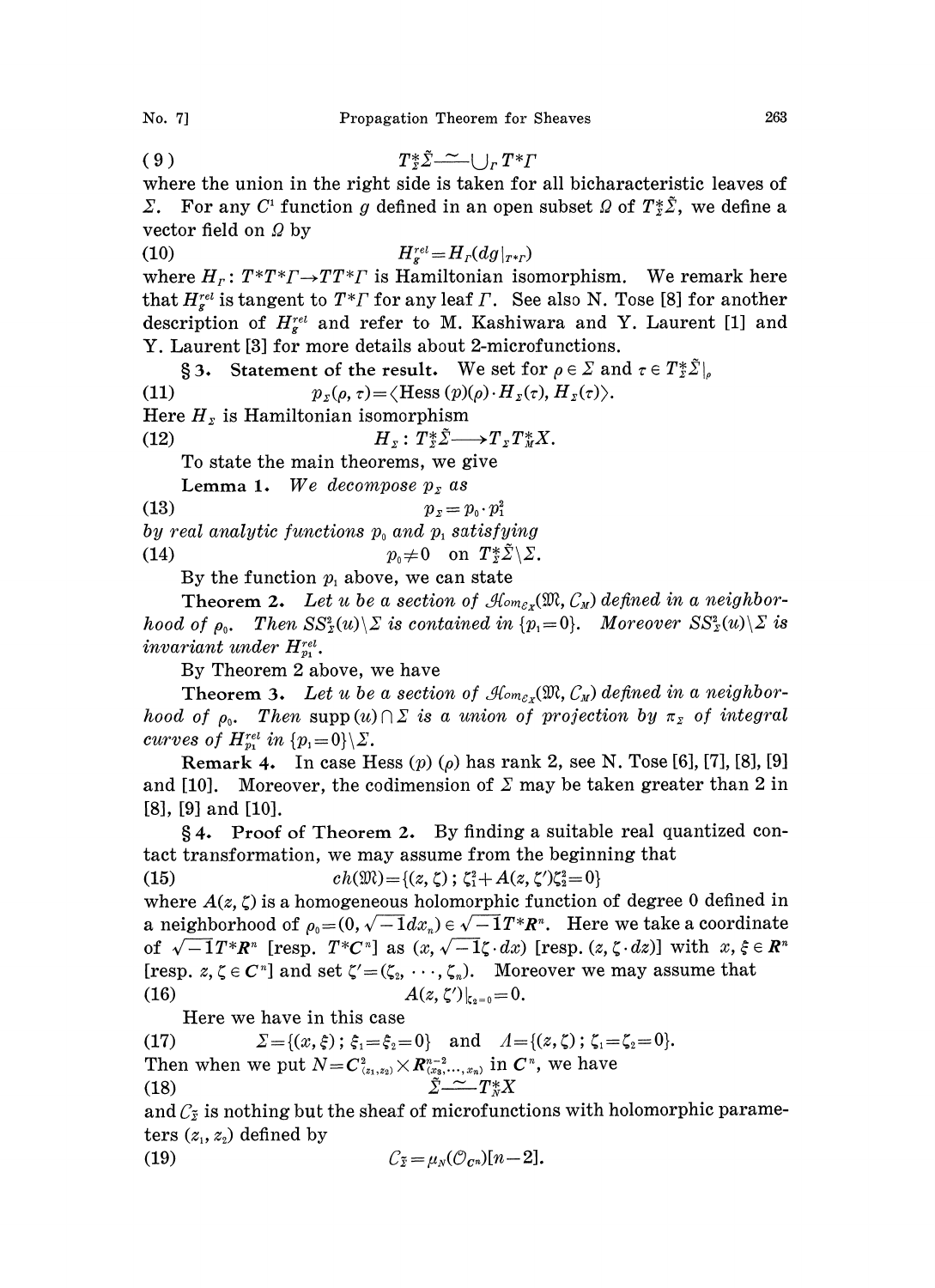Here  $\mu_{N}(\cdot)$  is the functor of Sato's microlocalization along N. (See Kashiwara-Schapira [2] for its definition.) We take a coordinate of  $\tilde{\Sigma}$  as  $(z', x''; \sqrt{-1}\xi'' \cdot dx)$  with  $x'', \xi'' \in \mathbb{R}^{n-2}$  and  $z' \in \mathbb{C}^2$ , and set that of  $T^*\tilde{\Sigma}$  as  $(z', x''; \sqrt{-1}\xi'' \cdot dx)$  with  $x''$ ,  $\xi'' \in \mathbb{R}^{n-2}$  and  $z' \in C^2$ , and set that of  $T^*\tilde{\Sigma}$  as  $(z', x''; \sqrt{-1}\xi''; z'^*dz' + x''^*dx'' + \sqrt{-1}\xi''^*d\xi'')$  with  $z'^* = (z_1^*, z_2^*) \in C^2$  and  $x''^*=(x_3^*, \dots, x_n^*)$  and  $\xi''^*=(\xi_3^*, \dots, \xi_n^*) \in \mathbb{R}^{n-2}$ .

Moreover, in the case above, we have

(20)  $C_{\tilde{y}}^2 = \mu_{\tilde{y}}(C_{\tilde{y}})[2] - \tilde{z} \mu \operatorname{Hom}(Z_{\tilde{y}}, C_{\tilde{y}})[2]$ 

and

(21)  $R \mathcal{H}_{om_{\pi^{-1}(\mathcal{E}_X|_{\Sigma})}}(\pi^{-1}(\mathfrak{M}|_{\Sigma}), \mathcal{C}_{\Sigma}^2)=\mu \mathcal{H}_{om}(\mathbf{Z}_{\Sigma}, \mathcal{D})[2] \qquad (\pi: T_{\Sigma}^*\tilde{\Sigma} \longrightarrow \Sigma)$ where  $\mathcal{F} = \mathbf{R} \mathcal{M}_{\text{om}_{\mathcal{E}_X}}(\mathfrak{M}, \mathcal{C}_{\tilde{\Sigma}}).$  (See [2] for the definition of bifunctor  $\mu$  Hom (...).) The microsupport of  $\mathcal G$  can be calculated by Theorem 10.5.1. of [2] as

(22)  $SS(\mathcal{D}) \subset C_{T^*, \tilde{Z}}(ch(\mathfrak{M})) = \{ \rho \in T^* \tilde{\Sigma} ; z_1^*(\rho) = 0 \}.$ (See Chapter 1 of [2] for the definition of  $C_{T^*,\tilde{z}}(\cdot)$ .) Remarking (23)  $SS(Z_z) = T_z^* \tilde{Z} \subset \{ \text{Re } z_1^* = 0 \}$  and  $\tilde{S}(\mathcal{D}) \subset \{ \text{Re } z_1^* = 0 \},$ we can conclude by the following Theorem 5 that for any  $u \in H^j(R\mathcal{A}_{\ell m_{\pi^{-1}(\mathcal{E}_X|X)}}(\pi^{-1}(\mathfrak{M}|_X), \mathcal{C}_X^2)),$ 

supp (*u*) is invariant under  $\partial/\partial_{x_1}$ . (q.e.d. for Theorem 2)

5. Sheaf theoretical propagation of singularities. The following theorem is essentially due to M. Kashiwara and P. Sehapira, which plays a powerful role to study propagation of singularities for mierodifferential systems. Here the author would like to gratify to Prof. M. Kashiwara and Prof. P. Sehapira for letting me announee the theorem here.

Let X be a  $C<sup>2</sup>$  manifold and  $D(X)$  denotes the derived category of complexes of Z modules on X and  $D^+(X)$  [resp.  $D^b(X)$ ] denotes the full subcategory of  $D(X)$  consisting of complexes with cohomologies bounded from below [resp. bounded].

Then we have

Theorem 5. Let  $W$  be an involutory submanifold of  $T^*X$  and let  $F \in D^*(X)$  and  $G \in D^*(X)$ . If we assume

(24)  $SS(F) \subset W$  and  $SS(G) \subset W$ ,

then for any  $u \in H^{j}(u \mathcal{A}_{\text{com}}(G, F))$ , supp (u) is a union of bicharacteristic leaves of W.

Sketch of proof. By the technique of adding one variable due to M. Kashiwara, we may assume from the beginning that  $W$  is regular. Moreover, if we find a suitable quantized contact transformation, we may suppose

(25)  $W = \{(x, \xi dx) \in T^*X \; ; \; \xi_1 = \cdots = \xi_d = 0\}$   $(d < n)$ 

where we take a coordinate of  $T^*X$  as  $(x, \xi dx)$  with  $x$  and  $\xi \in \mathbb{R}^n$ . Then we have by [2]

(26)  $SS(\mu \mathcal{A}_{om}(F, G)) \subset C(SS(F), SS(G)).$ 

(See Chapter 1 of [2] for the definition of normal cone  $C(\cdot, \cdot)$ .) Then, the right side of (26) is included in

(27)  $\{(x, \xi; x^*, \xi^*) \in T^*T^*X; x^*_1 = \cdots = x^*_d = 0\}$